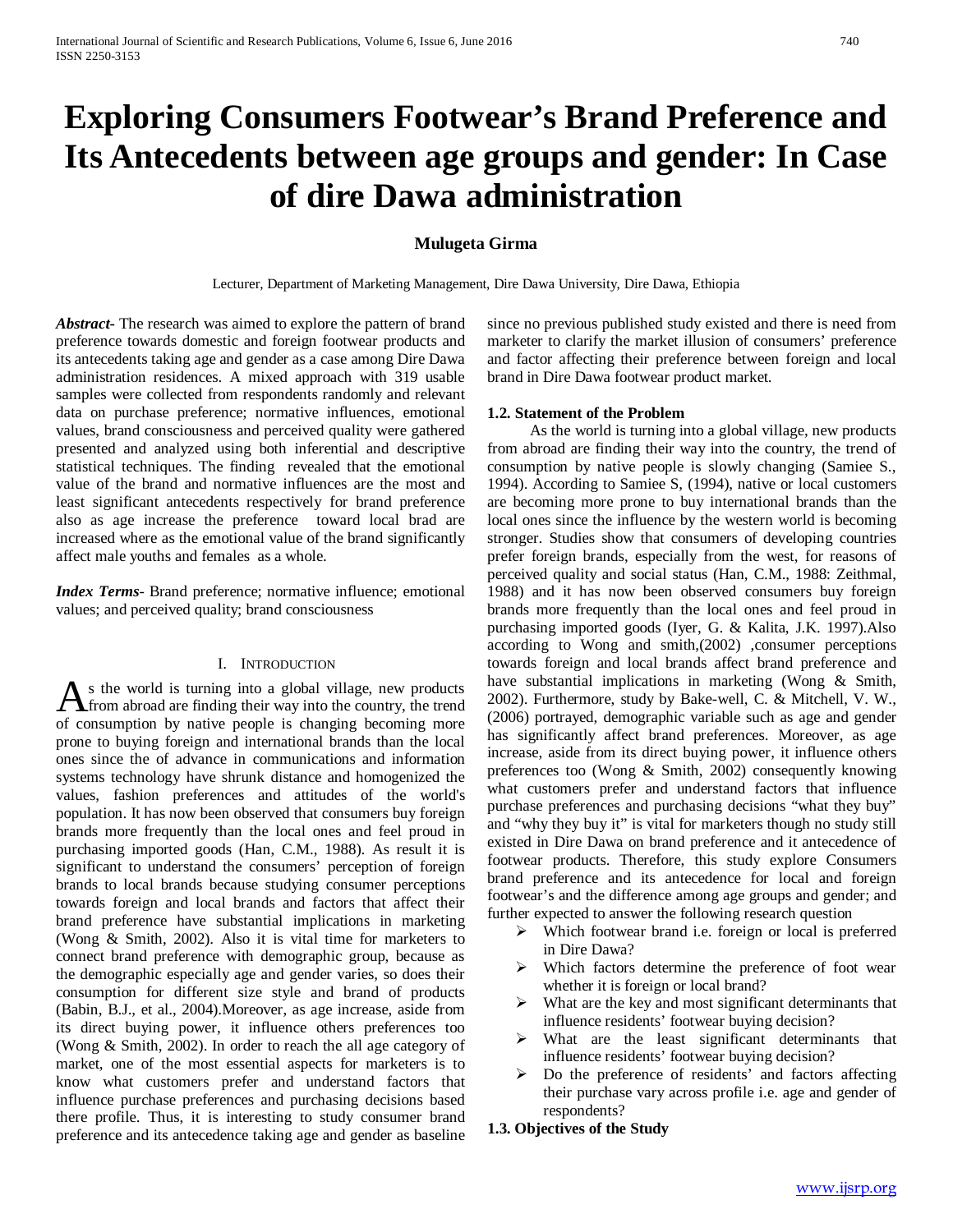The objective of the study is to explore factor affecting consumer footwear brand preference taking age and gender as a base line so as to identify determinants in decision making process particularly it expected to

- $\triangleright$  Identify key determinants that influence Dire Dawa city dwellers to buy (local or foreign) footwear products
- $\triangleright$  explain the most significant determinant that influence footwear buying decision
- $\triangleright$  explain the relationship between respondents' profile and brand preference
- $\triangleright$  explain the relationship between respondents' profile and determinants of brand preference
- $\triangleright$  investigate if there is a relationship within groups of respondents
- $\triangleright$  provide suggestive strategies to local manufacturers which is helpful to their marketing operations

## II. LITERATURE REVIEW

 **Brand** is a symbolic embodiment of all the information connected to the product and service to create associations and expectations around it and can deliver product attribute, benefits, value and personality (Kotler P, 1999) so that, it can help on developing positioning platform and help on developing desired self-images to consumer. Meanwhile, Brand Preference is the penchant of the consumer for one brand in relation to other brands of the same product available in the market (Holbrook, 2001).whereas Purchase intention is the willingness of a consumer to buy a particular product (Dodd, *et* al*.,* 1991). Research confirmed that, it is best predictor of individual behavior, as it reflects the consumer's own expression of purchase probability, independently of other relevant factors (Young et al*.*, 2008 and Lin y Chen, 2006).

 **Antecedents of Brand Preference:** A brand has many functions which can facilitate the choice for consumers. Kapferer, (1997) enumerate that consumers can have many reasons for buying a given brand; the reasons could be rational, emotional or self expressive or the combination of three (Uggla, 2001). Also study by Williams (2002) concluded that the criteria for brand/product choice may relate to either utilitarian criteria i.e. objective, economic, rational and functional or hedonic criteria i.e. subjective, emotional, irrational and symbolic(Baltas & Papastathopoulou, 2003 : Fishbein, M., & Ajzen, I., 1975).

 **Emotional Value: -** it is the benefit derived from the feeling or affective states i.e. enjoyment or pleasure that a product generates by experiencing something new or different (Lee et al., 2006). Having this, the distinctiveness of fashion features such as designer brand is consistently associated with emotional value expressions and plays the strongest role in the buying behavior among consumers (Sweeney and Soutar, 2001).

# **1.1. Factors That Enhance Emotional Value of the Brand**

 There are different types of factors that enhance emotional value of the brand these are; Image and identity is the first one which is defined as consumer perceptions of a brand as reflected by the brand associations held in memory (Girma M. 2016: Kotler et. al. 1999, p 218).Uggla, (2001) explains that identity is what the company is sending out and image is the consumers' view of the brand in their minds. As of Kapferer (1999), image is on the receiver's and consumer's side and identity is on the sender's side (Girma,M.,2016); second we have Style and fashion consciousness; which define Style as visual appearance, that includes line, silhouette and details(Frings, 2005 and Duff ,1999).where as fashion consciousness is an awareness of new styles, changing fashions and attractive styling as well as the desire to buy something exciting and trendy (Sproles and Kendall (1986); on third there is status which related with brand personality that provides links to the brand's emotional and selfexpressive benefits (Cadogan and Foster, 2000).

 **Normative and Interpersonal Influences**: - personal influence plays a distinctive role in the consumers' decision process and consult each other for opinions of new products and brands and the advice of others can strongly influence the buying behavior (Schiffman LG, et. al, 2007) Influences of other categorized in to three types i.e. informational, value expressive and utilitarian influence (Bearden and Etzel, 1982; Childers and Rao, 1989; Lessig and Park, 1977 & 1978). Informational influence is "the tendency to learn about products and services by observing others or seeking information from others and it perceived as enhancing one's knowledge of the environment and ability to cope with the aspect of the environment (Childers and Rao, 1989 and Park and Lessig, 1977).Utilitarian influence is occur when an individual comply with the preferences or expectations of others to avoid punishments or achieve rewards (Bearden and Etzel, 1982) and value expressive influence concerned with an individual's motive to enhance own self concept (Park and Lessig, 1977) finally, normative influence; defined as the tendency to comply with the positive expectations of others (Bachmann, et al., 1993; Bearden et al., 1989; Grimm et al., 1999). In addition, peer influence, (Bristol and Mangleburg, 2005), interpersonal relationships, (Money et al., 1998), Perceived Quality (Yoo et al., 2000: Darden and Babin, 1994: Wakefield and Baker, 1998) and country image (Ahmed and d'Astous, 1996 and Han, C. M., 1989) are significantly affect consumer preference between foreign and local brand and purchase decision.

## III. MATERIAL AND METHODS

# **3.1. Description of the study area**

 Dire Dawa is second capital city and populous city of Ethiopia. It located between 9°27N and 9°49 S longitude and Between49 38 E and 42 19 W latitude with the total land size of 1288 km, of which nearly 2.27% covers the land size of the urban areas of the administration with The total estimated population 225,000 (SCA, 2013/14).

## **3.2. Sampling, Data Collection and Analysis**

 The study implemented descriptive research design together with mixed research approach (Hair et al., 2007) to triangulate data and map out the characteristics respondents brand antecedence and preference of foot wears based on demographic variables .i.e. age and gender.

 The total populations for the study were Dire Dawa administration residents in the nine urban kebeles whereas age groups who become equal or above 18-years-old considered as target population of the study. On this regard, there are 130215 populations whose age groups are greater or equal to eighteen years old( CSA ,2013/14) and by taking 95% confidence interval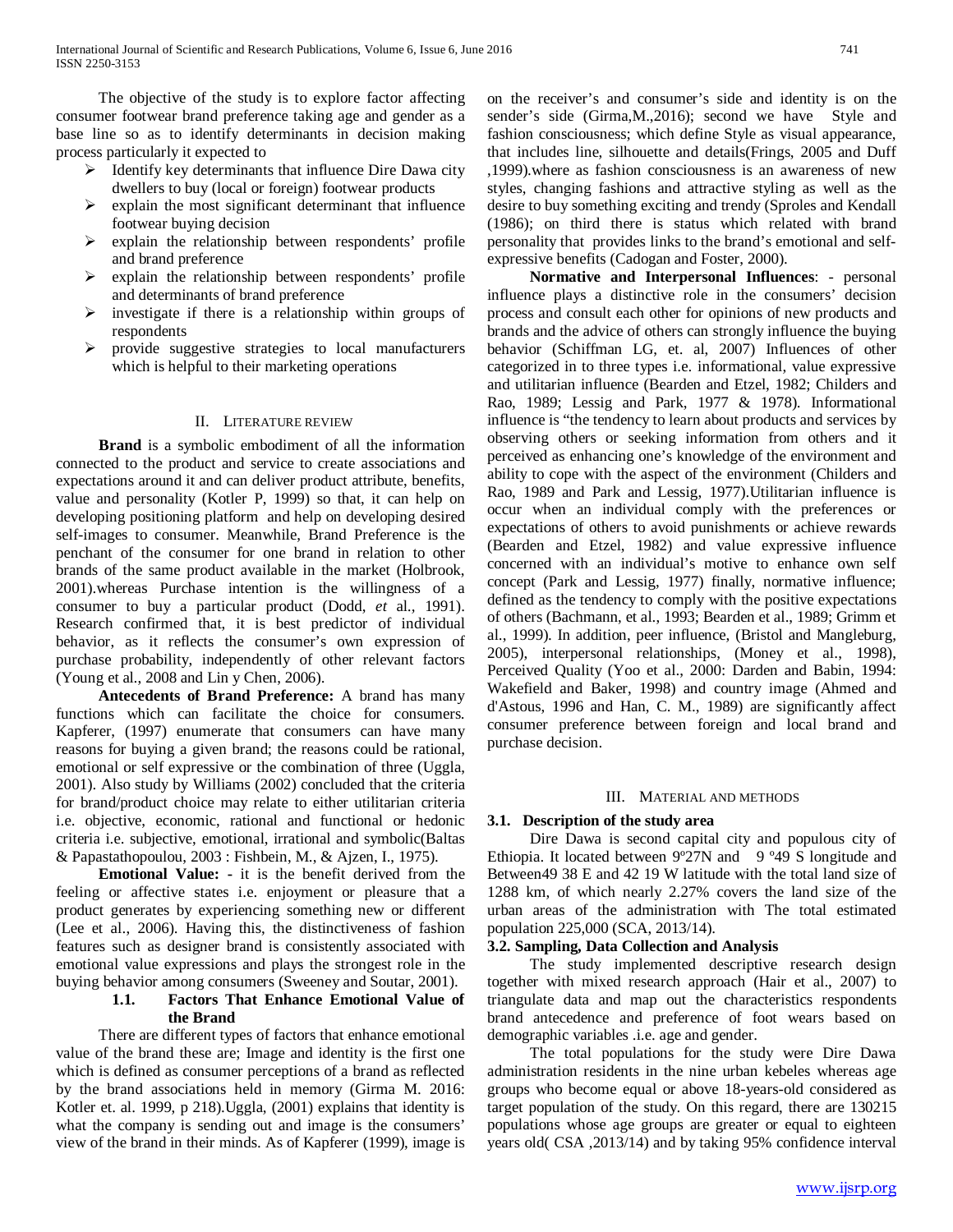and 20% of non response error on the total sample it become 336.

$$
n = \frac{x^2 \times N \times P(1-P)}{(ME^2 \times (N-1)) + x^2 \times P(1-P))}
$$
 (Krejcie & Morgan 1970, pp.  
607-610).  

$$
336 = \left(\frac{3.84^2 \times 130,215 \times .05(1-.05)}{(.05^2 \times (130,215-1)) + 3.84^2 \times .05(1-.05)}\right).
$$
20%

 According to Hair et al., (2007), sample size 30-500 is already adequate for most of the research, in multivariate research even a samples size of 100 can give more than adequate reliability correlation coefficients. Although there were 22 five scaled items of questionnaires which intended to analysis consumer brand preference and its antecedence in Dire Dawa. Meanwhile*,* 3- 6 questions were developed for each dimension and grouped according to the constructs they were intended to measure. Finally by adopting convenience sampling, all questionnaires were collected from January 1-15, 2016 and were analyzed using the latest version of SPSS by applying descriptive and inferential statistical techniques.

#### IV. DATA ANALYSIS AND DISCUSSION

## **4.1. General Information of Respondents'**

 Table 4.1.Shows, 40.1%, of respondents were categorized under age groups of 18-35 and the rest 37.6% and 22.3% were grouped as age 36- 50 and >50 respectively .Particularly 41.1%, and 37.6% male respondents were taken from 18-35 and 36- 50 age groups and 39.3% and 37.6% female respondents were obtained from 18-35 and 36- 50 age groups.

#### **Table 4.1: Profile of Respondents'**

| Age vs. Gender of Respondents' |             |        |             |        |               |        |  |  |  |  |
|--------------------------------|-------------|--------|-------------|--------|---------------|--------|--|--|--|--|
| Gender                         |             |        |             |        |               |        |  |  |  |  |
|                                | Male        |        | Female      |        | Total         |        |  |  |  |  |
| Age                            | Count $(A)$ | $N\%$  | Count $(B)$ | $N\%$  | Count $(A+B)$ | $N\%$  |  |  |  |  |
| $18-35$                        | 58          | 41.1%  | 70          | 39.3%  | 128           | 40.1%  |  |  |  |  |
| $36 - 50$                      | 53          | 37.6%  | 67          | 37.6%  | 120           | 37.6%  |  |  |  |  |
| $>50$                          | 30          | 21.3%  | 41          | 23.0%  | 71            | 22.3%  |  |  |  |  |
| Total                          | 141         | 100.0% | 178         | 100.0% | 319           | 100.0% |  |  |  |  |

Source; survey data 2016

## **4.2. Brand Preference and Antecedents Base on Profile of Respondents 4.2. Brand preference and its antecedence based on gender**

| Determinants               | Gender Of Respondents | N   | Mean   | Std. Deviation |
|----------------------------|-----------------------|-----|--------|----------------|
| Normative Influences       | Male                  | 141 | 3.0496 | .47003         |
|                            | Female                | 178 | 3.4663 | .34643         |
| <b>Brand Consciousness</b> | Male                  | 141 | 3.7092 | .72249         |
|                            | Female                | 178 | 3.3034 | .64977         |
| <b>Emotional Value</b>     | Male                  | 141 | 3.7648 | .43373         |
|                            | Female                | 178 | 4.0281 | .40805         |
| Perceived Quality          | Male                  | 141 | 3.9362 | .60164         |
|                            | Female                | 178 | 3.9017 | .65324         |
| <b>Brand Preference</b>    | Male                  | 141 | 4.0473 | .60760         |
|                            | Female                | 178 | 3.9925 | .57348         |

Source; survey data 2016

 Table 4.2 shows normative influence for male was lower than female with mean of 3.0496 where as regarding to brand consciousness, males are highly conscious than females with mean of 3.7092 also emotional values of the product are much more considered by females than male with mean 4.02 81

however on consideration of perceived quality both male and females are scoring the highest mean with 3.9017.Meanwhile on brand preference, though there is no significant difference between gender.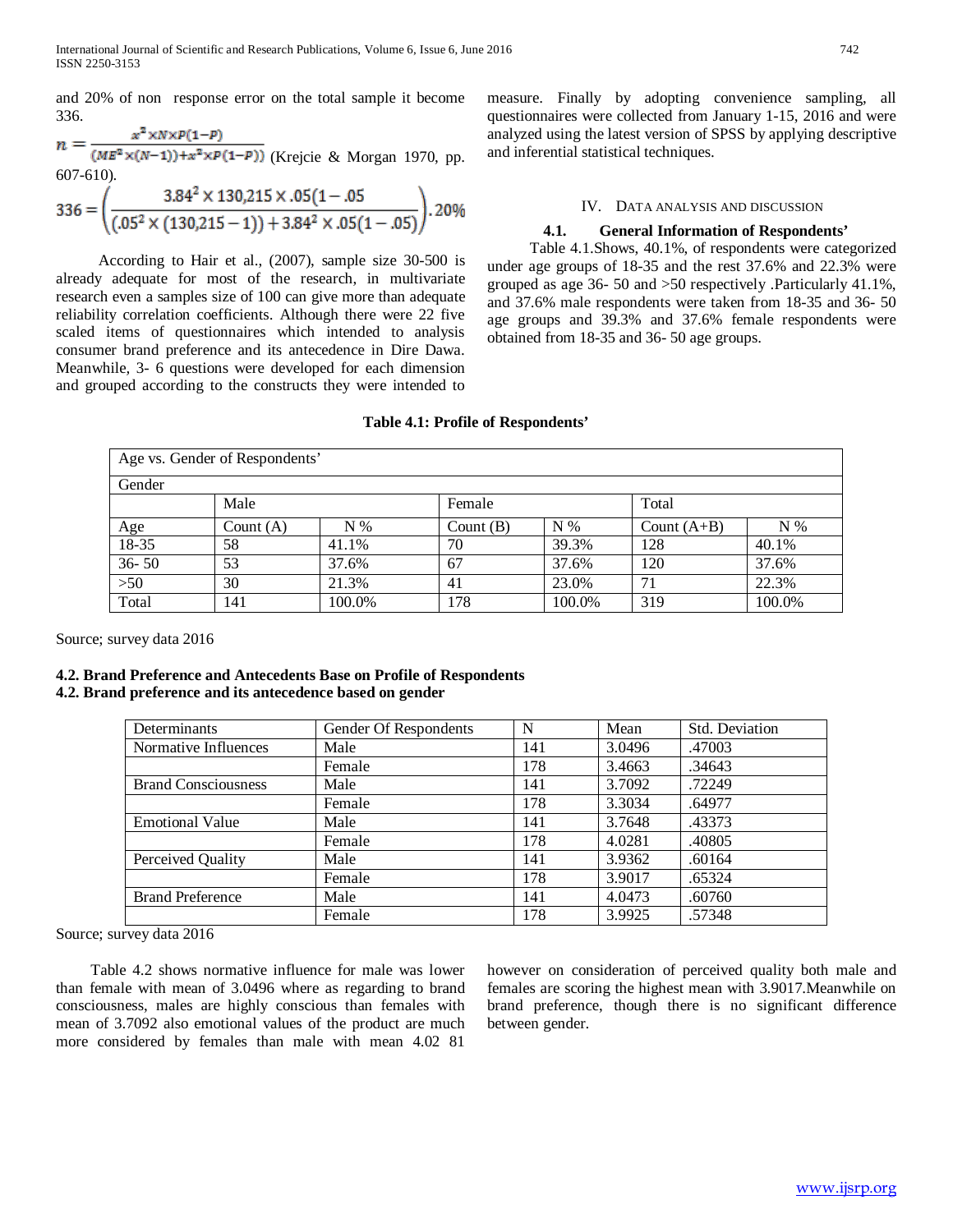| Determinants               | Age category | N   | Mean   | <b>Std. Deviation</b> |
|----------------------------|--------------|-----|--------|-----------------------|
| Normative Influences       | 18-35        | 128 | 4.3464 | .42071                |
|                            | 36-45        | 120 | 4.3764 | .44716                |
|                            | >45          | 71  | 1.1451 | .09867                |
|                            | Total        | 319 | 3.2821 | .45499                |
| <b>Brand Consciousness</b> | 18-35        | 128 | 4.9766 | .49879                |
|                            | $36 - 50$    | 120 | 4.9944 | .07389                |
|                            | >50          | 71  | 2.2488 | .55981                |
|                            | Total        | 319 | 3.4828 | .71102                |
| <b>Emotional Value</b>     | 18-35        | 128 | 4.8672 | .43690                |
|                            | $36 - 50$    | 120 | 3.6292 | .44051                |
|                            | >50          | 71  | 1.7934 | .39688                |
|                            | Total        | 319 | 3.9117 | .43892                |
| Perceived Quality          | 18-35        | 128 | 3.2676 | .45483                |
|                            | $36 - 50$    | 120 | 3.9104 | .35798                |
|                            | >50          | 71  | 4.3099 | .44614                |
|                            | Total        | 319 | 3.9169 | .63021                |

| 4.3. Brand preference based on age category using 4 determinants |  |  |  |  |  |  |  |
|------------------------------------------------------------------|--|--|--|--|--|--|--|
|------------------------------------------------------------------|--|--|--|--|--|--|--|

## Source; survey data 2016

 Table 4.3 shows, the normative influence of age category 18-35 and 36-45 with (Mean = 4.3464) and (Mean = 4.3764) respectively are influenced by friends, relatives and colleagues. While, the influence of norm in the preference of footwear of age group greater than 45 is low. In the case of brand consciousness, age group 18-35 and 35- 45 attain the highest score (Mean = 4.3464 and 4.9944) showing they are more brand consciousness. However, those age groups greater than 45 are less conscious on brand preference. Similarly, from the dimension of emotional value, age group of  $18-35$  and  $36-45$  scores (Mean = 4.8672, and 3.6292) respectively showing brands that are new, fashionable and unique significantly affect their footwear preference. Finally on perceived quality, age group of greater 35 scores high mean, reflecting product qualities highly affect purchase decision.

## **Brand Preference between Local and Foreign Footwear**

|              |                          | Frequency | Percent | <b>Cumulative Percent</b> |
|--------------|--------------------------|-----------|---------|---------------------------|
| <b>Valid</b> | <b>Strongly Disagree</b> |           |         |                           |
|              | Disagree                 | 19        | 13.15   | 19.15                     |
|              | Neutral                  | 42        | 2.8     | 21.95                     |
|              | Agree                    | 138       | 43.26   | 65.21                     |
|              | <b>Strongly Agree</b>    | 111       | 34.79   | 100                       |
|              | Total                    |           | 319     | 100                       |

## **4.4. Level of agreement on preferring foreign footwear brands**

Source, survey data 2016

 Table4.4. shows, of 319 respondents 78.9% respondents prefer foreign footwear than domestic one and the rest 19.15% of respondent's prefer domestic footwear brands than foreign.

|  |  |  |  |  | 4.5. Independent T-Test of Male and Female in Their foreign vs. local Brand Preference |
|--|--|--|--|--|----------------------------------------------------------------------------------------|
|  |  |  |  |  |                                                                                        |

| N                       |                                    | Mean   | <b>SD</b> | Mean Difference | m    |     |
|-------------------------|------------------------------------|--------|-----------|-----------------|------|-----|
| <b>Brand Preference</b> | Male                               | 3.9925 | .60760    | .05477          | .825 | 072 |
|                         | $\overline{\phantom{0}}$<br>Female | 4.0473 | 57348     |                 |      |     |

Source, survey data 2016

 Table 4.5show, brand preference between male and female is no significant in choosing local vs. foreign brands (mean difference = .05477 and t = .825,  $P > 0.05$ ).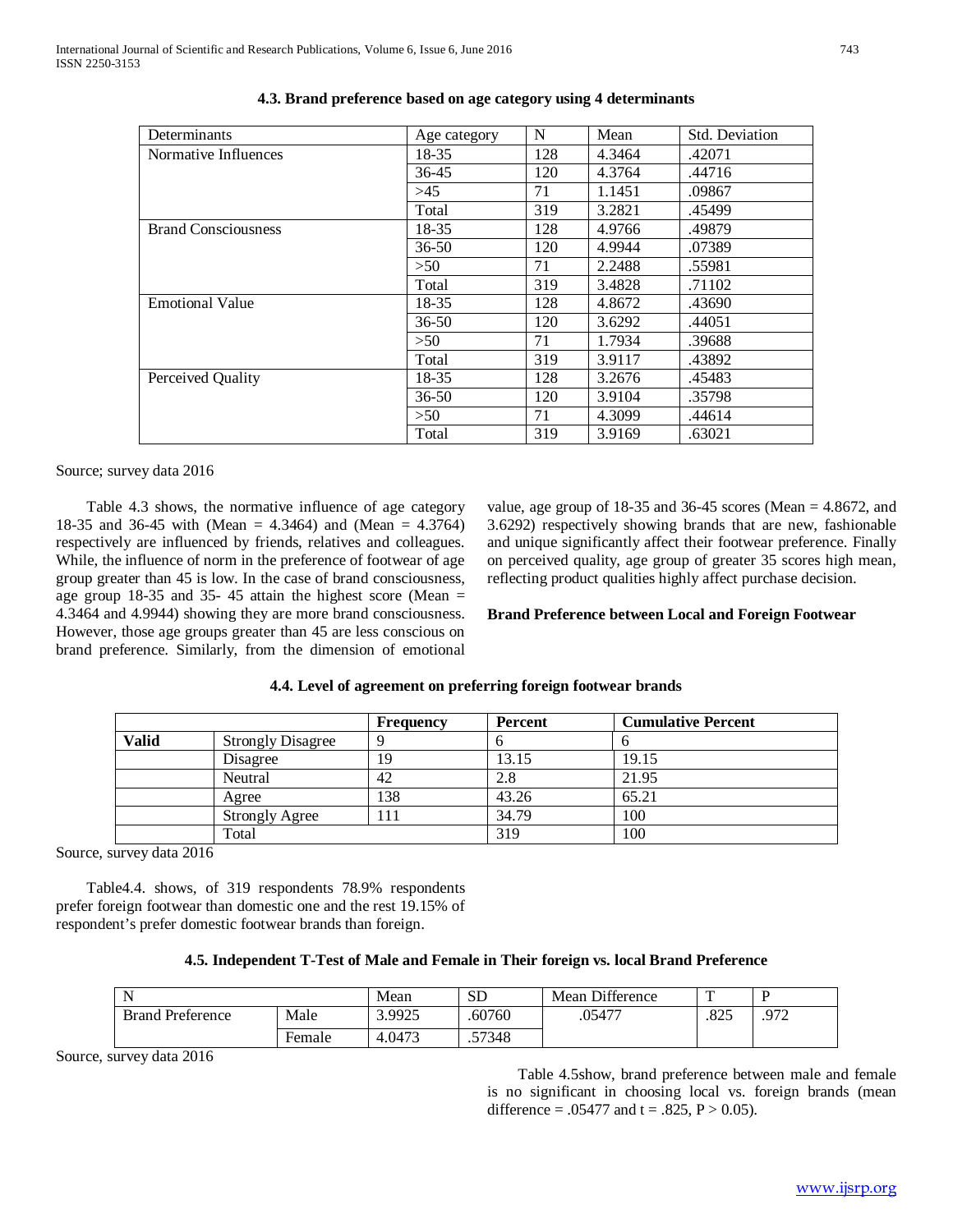| Determinant                | N      |     | Mean   | <b>SD</b> | Mean Difference | $\mathbf{T}$ | P    |
|----------------------------|--------|-----|--------|-----------|-----------------|--------------|------|
| Normative Influence        | Male   | 141 | 3.0496 | .47003    | $-.41665$       | $-8.801$     | .000 |
|                            | Female | 178 | 3.4663 | .34643    |                 |              |      |
| <b>Brand Consciousness</b> | Male   | 141 | 3.7092 | .72249    | .40585          | 5.272        | .188 |
|                            | Female | 178 | 3.3034 | .64977    |                 |              |      |
| <b>Emotional Value</b>     | Male   | 141 | 3.7648 | .43373    | $-.26331$       | $-5.566$     | .225 |
|                            | Female | 178 | 4.0281 | .40805    |                 |              |      |
| Perceived Quality          | Male   | 141 | 3.9362 | .60164    | .03448          | .485         | .305 |
|                            | Female | 178 | 3.9017 | .65324    |                 |              |      |

|  |  |  | Table 4.6. Independent sample t-test of male and female in each determinant |  |
|--|--|--|-----------------------------------------------------------------------------|--|
|--|--|--|-----------------------------------------------------------------------------|--|

Sources survey data 2016

 From the results of independent sample t-test on table 4.6., the normative influence between male and female respondents, there is significant mean difference between male respondents normative influence and female respondents normative influence  $(t=8.801, P < 0.01)$  Indicating that normative influence on male respondent's footwear purchase decision is lower than normative influence on female; the difference between the two is significant. Also the results of t-test on brand consciousness between male and female respondents identified that there is no significant mean difference between male respondents brand consciousness and female respondents brand consciousness though males are bit higher than females mean score  $(t=5.272, P)$  $> 0.05$ ). For emotional values, the results of independent samples t-test for male and female show (t= -5.566,  $P > 0.05$ ). Showing females are much concerned with emotional value. Finally, for perceived quality, the independent samples t-testis (t=.485,  $P >$ 0.05) reflected that there is no significant mean difference between gender.

# **Variation between Respondents Profile and Preference Determinants**

|                            |                       | $\nabla^2$ | Df. | Mean Sq. | $\mathbf{F}$ | Sig.  |
|----------------------------|-----------------------|------------|-----|----------|--------------|-------|
| Normative Influences       | <b>Between Groups</b> | 2.151      | 2   | 1.075    | 5.337        | .005  |
| Within Groups              |                       | 63.679     | 316 | .202     |              |       |
| Total                      |                       | 65.830     | 318 |          |              |       |
| <b>Brand Consciousness</b> | Between Groups        | 53.192     | 2   | 26.596   | 78.125       | .000. |
| Within Groups              |                       | 107.574    | 316 | .340     |              |       |
| Total                      |                       | 160.766    | 318 |          |              |       |
| <b>Emotional Value</b>     | Between Groups        | 2.903      | 2   | 1.451    | 7.858        | .000  |
| Within Groups              |                       | 58.360     | 316 | .185     |              |       |
| Total                      |                       | 61.263     | 318 |          |              |       |
| Perceived Quality          | <b>Between Groups</b> | 70.843     | 2   | 35.422   | 201.84       | .000. |
| Within Groups              |                       | 55.456     | 316 | .175     |              |       |
| Total                      |                       | 126.299    | 318 |          |              |       |
| <b>Brand Preference</b>    | <b>Between Groups</b> | 37.786     | 2   | 18.893   | 82.521       | .000. |
| Within Groups              |                       | 72.347     | 316 | .229     |              |       |
| Total                      |                       | 110.133    | 318 |          |              |       |

**Table 4.7. ANOVA between age group in each determinant**

Source, survey data 2016

 The one-way ANOVA in table 4.7 shows the test whether the groups' mean are the same is represented by the F-ratio. For brand preference the value of F-ratio is 82.521 and the significant value (.000). Therefore, there is significant difference between three age groups; for normative influence the value of *F*-ratio is 5.337 and the significant value is .05 which is exactly equal to the desired significant level in statistical term. Hence, there is significant mean difference between age group on their normative influence; for brand consciousness, F-ratio =78.125 the significant value is .000 which is less than 0.01. Thus, the mean difference between age groups on their brand consciousness is significant; the emotional value of *F*-ratio is 7.858 ( $p < 0.01$ ). So, there is significant mean difference between age group on their emotional value. Finally For perceived quality, the result shows that  $(F-201.841, p < 0.01)$  and the mean difference between three ages groups respondents is significant indicating perceived quality as a preference factor are not the same.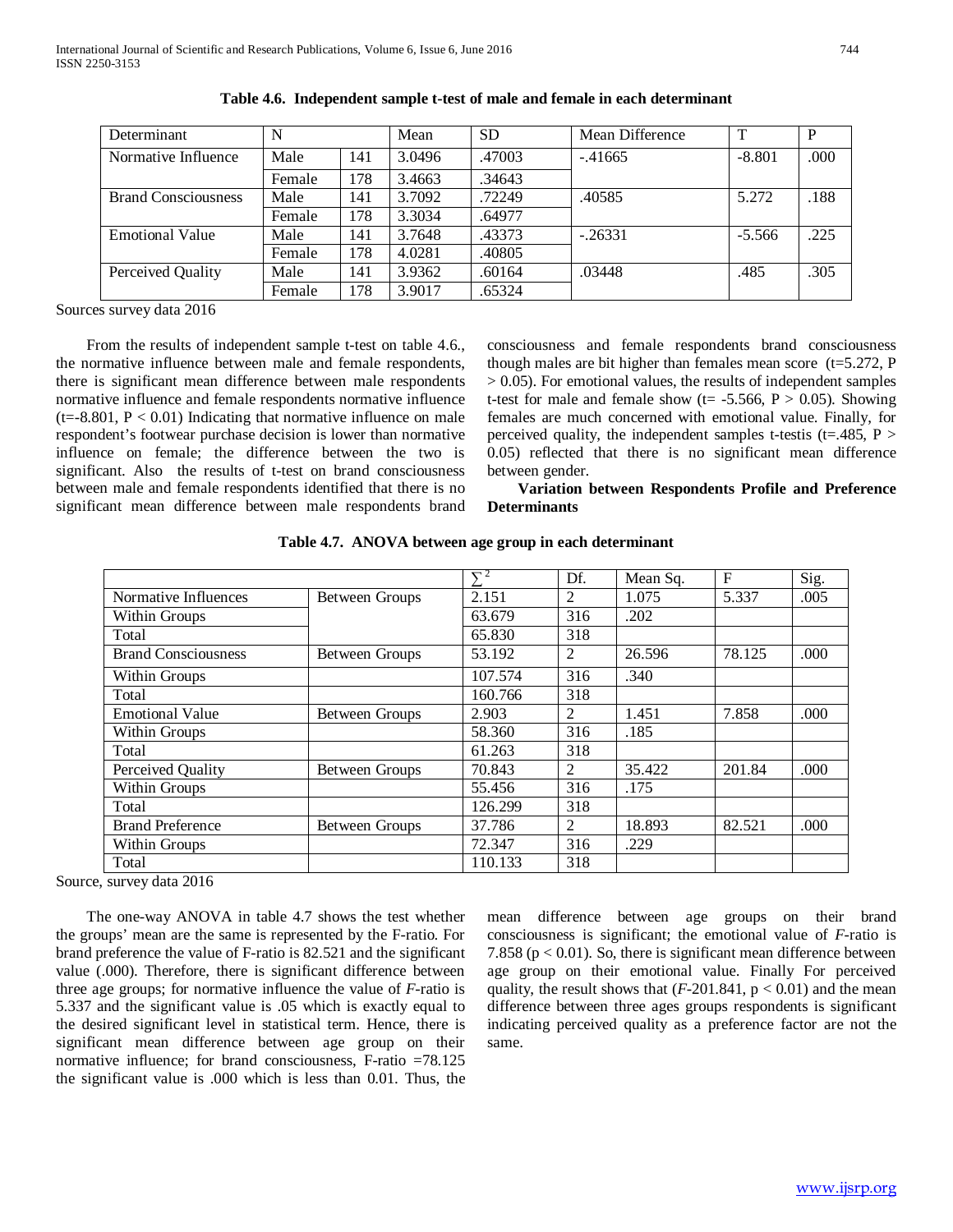|     |        | St. d.                               |
|-----|--------|--------------------------------------|
| k   |        |                                      |
|     |        | .74698                               |
|     |        | .81863                               |
|     |        | .74915                               |
|     | 2.7868 | .99291                               |
|     |        | .91128                               |
|     | 2.7022 | .89848                               |
| 4th | 3.2821 | 0.8529                               |
|     |        |                                      |
|     | 3.6520 | .91524                               |
|     | 3.1160 | 1.13922                              |
|     | 3.6803 | 1.06308                              |
| 3rd | 3.4827 | 1.03918                              |
|     |        |                                      |
|     | 4.3793 | .73780                               |
|     | 4.1599 | .74574                               |
|     | 3.9906 | .80285                               |
|     | 3.7837 | .89386                               |
|     | 3.7837 | .89386                               |
|     | 3.5643 | 1.1360                               |
| 1st | 3.9435 | 0.86836                              |
|     |        |                                      |
|     | 3.8527 | .83190                               |
|     | 4.0376 | .87873                               |
|     | 3.9718 | 1.0999                               |
|     | 3.8056 | .60903                               |
| 2nd | 3.9169 | 0.8549                               |
|     |        | 3.2476<br>2.6991<br>4.0408<br>4.2163 |

| 4.8. Statistics That Indicate the Significant Factor That Affect Brand Preference |  |  |  |  |  |  |  |  |  |  |  |
|-----------------------------------------------------------------------------------|--|--|--|--|--|--|--|--|--|--|--|
|-----------------------------------------------------------------------------------|--|--|--|--|--|--|--|--|--|--|--|

Source, survey data 2016

 Table 4.7 explains 4 factors that affect brand referencing having this; emotional value score the highest mean (3.94), perceived quality of the brand is the second determinant of purchase decision by scoring 3.91 mean value. Brand consciousness and normative influence are ranked at the 3rd and 4th step by accounting 3.48 and 3.28 mean values respectively.

| <b>Determinants</b>        | <b>Brand preference</b>    |                 |
|----------------------------|----------------------------|-----------------|
|                            | <b>Pearson correlation</b> | $Sig(2-tailed)$ |
| Normative Influence        | $.201**$                   | .000            |
| <b>Brand Consciousness</b> | .589                       | .000            |
| <b>Emotional Value</b>     | $.765**$                   | .000            |
| Perceived Quality          | .708                       | .000            |

\*\*. Correlation is significant at the 0.01 level (2-tailed). Source, survey data 2016

 Table 4.8. Illustrates the relationship between each determinants & brand preference, the results indicate that there are significant correlations between normative influence and brand preference  $(r = 0.201, p < 0.01)$  as well as between emotional value and brand preference  $(r = 0.765, p < 0.05)$ . Similarly There were significant correlations between brand consciousness and brand preference  $(r = .589, p < 0.01)$  as well

as between perceived quality and brand preference  $(r = .708, p <$ 0.01). The purchase of foreign footwear brands has relation with the brand consciousness and perceived quality of the product.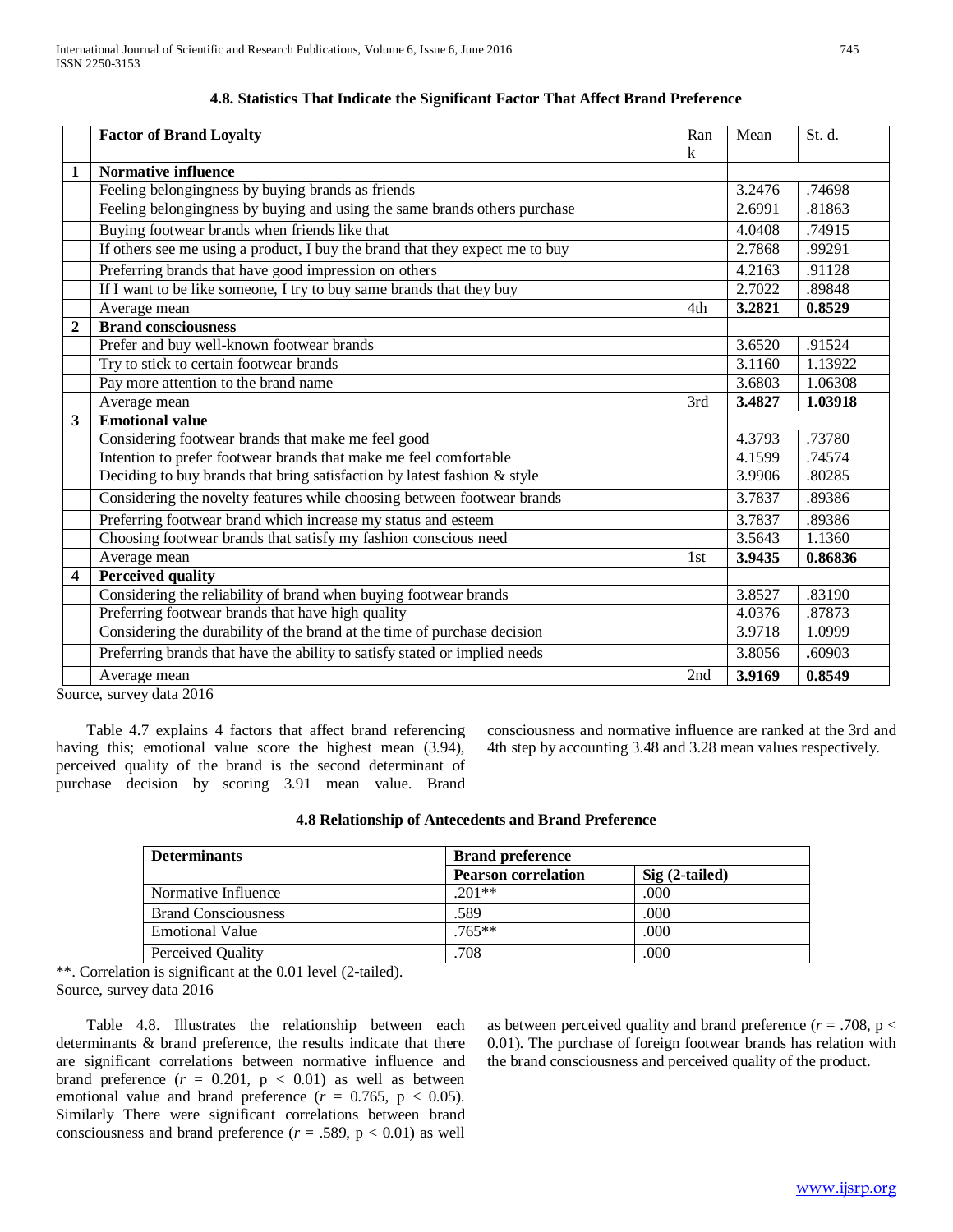

**Figure 4.1. Relationship of Antecedents and Brand Preference**

## V. CONCLUSION AND RECOMMENDATION

## **4.2. Conclusion**

 The primary purpose of this study was to explore the brand preference and its antecedents taking age and gender as baseline. The study empirically examines Dire Dawa administration residents' footwear preference given foreign and domestic brands and the determinants behind their preference. The research considers two broad variables. One is from the consumers' side (normative influences and brand consciousness) and the other is from the manufacturer and provider side (emotional value and perceived quality. Totally, 4 dimensions were applied to understand factors that affect students brand preference. Having this, given domestic and foreign footwear brands, females and age group of 18-35 have more interested to foreign footwear brands which is similar with previous study done by Johansson, J.K. and Ilkka A. Ronkainen, 2004: O'Cass, A. and Lim, K., 2002. Not only this country's image are significantly affect perceived product cues which make this finding similar with Iyer, G. & Kalita, J.K., (1997) and Papadopoulos, N., et.al., 1993) .Likewise footwear purchases decision by females and males with age groups of 18- 35 who live in Dire Dawa is influenced by the style, fashion, newness and novelty features of the brand.

 Those brands that provide high status and esteem force females male with age group between 18-45 to prefer brand reveling emotional expressions plays the strongest role in the buying foot wear among consumers also youths were more fashion conscious and demanding products with more style and are strongly influenced by the emotional value with no significant mean difference (.05477) between male and female respondents'. Besides, norms have less effect on male youths footwear brand preference which is also similar with the finding of Bake well, C. & Mitchell, V. W. (2004) but it affect females' preference that is related with Safrah H. & Safiek S.,(2009*)*finding . Although, the effect of friends, relatives and colleagues on purchase decision is lower for males and higher to females. Finally product quality and perceived appropriateness plays a significant role in influencing older and Middle Ages category and as age increase the influence of perceived quality also increase which is similar with previous finding of Wong & Smith, 2002: Babin, B.J., et al., 2004).

 On relationship between purchase intention determinants and brand preference, the results indicate there are significant correlations between normative influence and brand preference (*r*   $= 0.201$ ,  $p < 0.01$ ) as well as between emotional value and brand preference  $(r = 0.765, p < 0.05)$ , brand consciousness and brand preference  $(r = .589, p < 0.01)$  perceived quality and brand preference  $(r = .708, p < 0.01)$ . The purchase of foreign footwear brands has relation with the brand consciousness and perceived quality of the product showed all determinant affect purchase intension though there degree of choosing either foreign or local one varies.

## 4.3. **Recommendation**

 Based on the findings of the study and conclusions made, the following possible recommendations are given Footwear manufacturers.

- $\triangleright$  Domestic footwear manufacturers have to incorporate emotional value and quality on their shoe because these factors highly influence the purchase of footwear. Particularly they have to provide brands that have a novelty features, stylish, fashionable, and reliable and that fulfill its functional benefits.
- Because factors that affect brand preference vary based on customers' personality and demographic characteristics, footwear manufacturers have to adopt their products by consideration of age group and gender since, their feelings are varies on selection of style, fashion, novelty, reliable, durable and functional benefit and potentially affect purchase intension and decision.
- Retailers' and manufacturers' promotions have to concentrate on the emotion, feelings, symbolic characteristics, and perceived status (Eastman, 1999; Shim, S. & Kotsiopulos, A., 1993 and O'Shaughnessy, 1992) of audiences for youth and middle age groups. For older consumers, the message should reflect the Faber content, sizing, durability, comfort, safety and sex fit of the product. Also the promotion of footwear manufacturers should be tailored to specific customer's gender i.e. those shoe messages communicate to girls and ladies should focus on the audiences', comfort, safety, sex fit, Price, Brand, country of origin (Shim, S. & Kotsiopulos, A., 1993) ( for importers); Store image, Salesperson's evaluation, and approval of others(Grewal, D., et al .1998).Messages that describe the products functional benefits, which explain the long lasting features of the product, should be launched to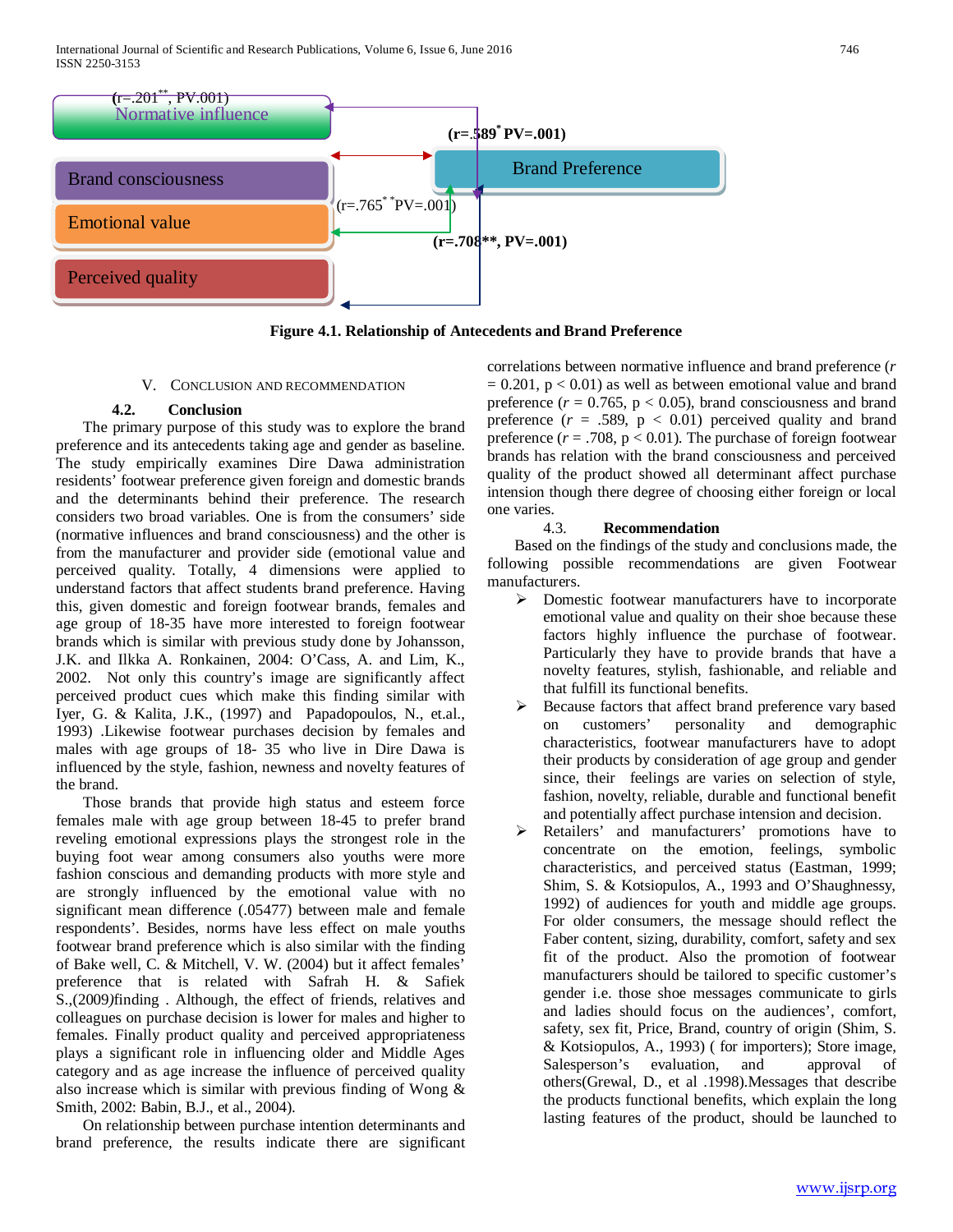male though preferences are still varies across age categories.

 Also manufacture need to understand consumer variables such as the influence of friends, their attention to brand names, and their stickiness to certain brands so that it is possible to develop effective branding strategies that heavily influence the preference of young and middle age groups as well female customers by reflecting the novelty features, fashionably, style and newness.

#### **REFERENCES**

- [1] Ahmed, S.A. and d'Astous, A. (2003), "Product-country images in the context of NAFTA: a Canada-Mexico study", Journal of Global Marketing, Vol. 17 No. 1, pp. 23-43.
- [2] Arjun Chaudhuri; Morris B Holbrook (2001) the chain of effects from brand trust and brand affect to brand performance. Journal of Marketing v. 65, 2 pg. 81
- [3] Babin, B.J., Chebat, J-C. And Michon, R. (2004), "Perceived appropriateness and its effect on quality", Journal of Retailing and Consumer Services, Vol. 11 No. 5, pp. 287-98.
- [4] Babin, B.J., Darden, W.R. and Griffin, M. (1994), "Work and/or fun: measuring hedonic and utilitarian shopping value", Journal of Consumer Research, Vol. 20 No. 4, pp. 644-56..
- Bake well, C. & Mitchell, V. W. (2004). Male consumer decision-making styles. International Review of Retail, Distribution and Consumer Research, 14(2), 223-240.
- [6] Bake-well, C. & Mitchell, V. W. (2006). Male versus female consumer decision making. Journal of Business Research, 59, 1297-1300.
- [7] Bearden, W.O.; Netemeyer, R.G. and Teel, J.E. (1989)"Measurement of consumer susceptibility to interpersonal influences', Journal of Consumer Research, Vol. 15 No. 4, pp. 473-81.
- [8] Bilkey, W.J. and Nes, E. (1982), "Country-of-origin effects on product evaluations", Journal of International Business Studies, Vol. 13 No. 1, pp. 89-99.
- [9] Chang, C. Y. (2006). The moderating effect of brand trust on the relationship between perceived value and purchase intention unpublished master thesis, Dayan University, Taiwan.
- [10] Dodds, W.B., Monroe, K.B. and Grewal, D. (1991), "Effect of price, brand, and store information on buyers' product evaluations", Journal of Marketing Research, Vol. 28, pp. 307-19. Marketing Research, Vol. 28,
- [11] Duff, M. (1999), "Niche Marketing in Fashion in Women Sportswear", DSN Retailing Today, Vol 38, pp. 29-35.
- [12] Eastman, J. K., Goldsmith, G. E., and Flynn, L. R. (1999). Status consumption in consumer behavior: Scale development and validation. Journal of Marketing Theory and Practice, 46, 41-50.
- [13] Ethiopian statistical agency (2013/14) national censuses on employment and unemployment in the country.
- [14] Fishbein, M., & Ajzen, I. (1975). Belief, attitude, intention, and behavior: an introduction to theory and research. Reading. MA: Addison-Wesley.
- [15] Frings, G. S. (2005). Fashion: From Concept to Consumer (8th Ed.). New Jersey: Pearson/Prentice Hall.
- [16] Girma, M. (2016) Reimaging Ethiopia through Destination Branding. American Journal of Industrial and Business Management, 6,205-219.
- [17] Grewal, D., Krishnan, R., Baker, J., & Borin, N. (1998). The effect of store name, brand name, and price discounts on consumer's evaluations and purchase intentions. Journal of Retailing, 74(3), 331-352.
- [18] Grewal, D., Monroe, K. B., & Krishnan, R. (1998). The effects of pricecomparison advertising on buyers' perceptions of acquisition value, transaction value and behavioral intentions. Journal of Marketing, transaction value and behavioral intentions. 62(2), 46-59.
- [19] Hair, J., A., et.al. (2007)Research Methods for Business. Rutledge, London.pp.109.
- [20] Han, C. M. (1989). Country image: Halo or summery construct? Journal of Marketing Research, 26(May), 222–229.
- [21] Han, C.M. (1988). The role of consumer patriotism in the choice of domestic versus foreign products. Journal of Advertising Research, June/July, 25-32.
- [22] Iyer, G. & Kalita, J.K. (1997), "The impact of country-of-origin and country of manufacture cues on consumer perceptions of quality and value", Journal of Global Marketing, Vol. 11 (1), pp. 7-28.
- [23] Johansson, J.K. and Ilkka A. Ronkainen (2004), "Consider Implications of Local Brands in a Global Arena", Marketing News, May 15, pp. 46- 48.
- [24] Kapferer, J. (1997) Strategic Brand Management. Kogan Page, London, pp 32.
- [25] Kohli, C. and Thakor, M. 1997. Branding Consumer Goods: Insights from Theory and Practice. Journal of Consumer Marketing. 14, 206-219.
- [26] Lee, M.Y., Kim, Y.K., Pelton, L., Knight, D., Forney, J. (2006), "Factors affecting Mexican college students' purchase intention toward a US apparel brand", Journal of Fashion Marketing and Management, Vol. 12 No. 3, pp. 294-307.
- [27] Min-Young Lee.e.t.al. (2008)Brand analysis of a US global brand in comparison with domestic brands in Mexico, Korea, and Japan. Journal of Product & Brand Management 17/3 pp. 163-174.
- [28] Monroe, Kent B. and R. Krishnan (1984), "The Effect of Price on Subjective Product Evaluations," in J. Jacoby and J. Olson (eds.), The Perception of Merchandise and Store Quality, Lexington, MA: D. C Heath (forthcoming).
- [29] O'Cass, A. and Lim, K., 2002.Understanding the younger Singaporean consumers' views of Western and Eastern brands. Asia Pacific Journal of Marketing and Logistics, Vol. 14 (4), pp54 79.
- [30] O'Shaughnessy, J. (1992) Explaining buyer behavior: Central concepts and philosophy of science issues, New York: Oxford University Press.
- [31] Okechuku, Chike (1994), "The Importance of Product Country of Origin: A the United States, Canada, Germany and the Netherlands," European Journal of Marketing, 28 (4), 5-19.
- [32] Papadoupoulos, N., Heslop, et.al. (eds). (1993), "Product Country Images: Impact and Role in International Marketing", International Business Press, Binghampton, NY. Park, C.
- [33] Park, C. W., Lessig, V. P., 1977. Students and housewives: differences in susceptibility to reference group influences. Journal of Consumer Research, Vol. 4. pp. 102-110.
- [34] Rao, Akshay R. and Kent B. Monroe. 1989. The effect of price, brand name, and store name on buyers 'perceptions of product quality: An integrative review. Journal of Marketing Research 26 (3): 351– 357.
- [35] Remenyi, D., Williams, B., Money, A., and Swartz, E. (1998), Doing Research in Business and Management, London, Sage Publications, pp309.
- [36] Safrah H. & Safiek S. 2009 Consumer Decision-Making Styles in Malaysia: An Exploratory Study of Gender Differences European Journal of Social Sciences – Volume 10, No. 4
- [37] Samiee, S. (1994), "Customer evaluation of product in a global market" Journal of International Business Studies, 25, 3, 579-604.
- [38] Samiee, S. (1994), "Customer evaluation of products in a global market", Journal of International Business Studies, Vol. 25 (3), pp. 579-604.
- [39] Shim, S. & Kotsiopulos, A. (1993). A Typology of Apparel Shopping Orientation Segments among Female Consumers. Clothing and Textiles Research Journal, 12, 73-85.
- [40] Sproles G. B. & Kendall, E. L. (1986). A Methodology for Profiling Consumers' Decision- Making Styles. Journal of Consumer Affairs, 20 (2), 267-279.
- [41] Sweeney, J.C. and Soutar, G. (2001), "Consumer perceived value: the development of a multiple item scale", Journal of Retailing, Vol. 77 No. 2, pp. 203-20.
- [42] Wakefield, K.L. and Baker, J. (1998), "Excitement at the mall: determinants and effects on shopping response", Journal of Retailing, Vol. 74 No. 4, pp. 515-40.
- [43] Wang, Y. P., & Kan, W. H. (2002). The effects of quality image and country of origin on consumers' product evaluation. Proceedings in 2002